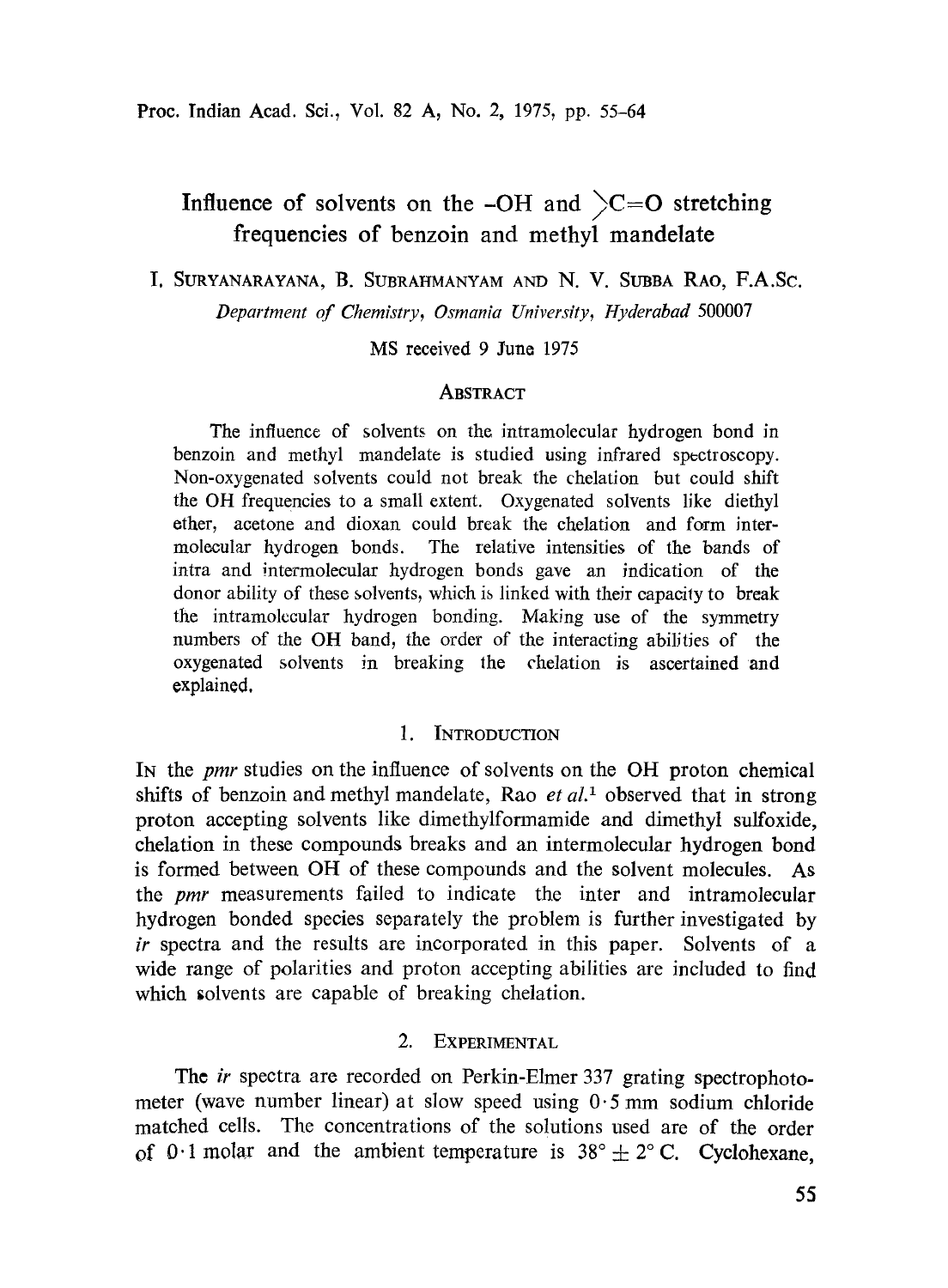carbon tetrachloride, methylene chloride, are of spectrograde. Anisole, acetophenone, diphenyl ether are either Merck or BDH quality and are distilled before use and the middle fractions are collected. Chloroform, diethyl ether, dioxan, acetone and acetonitrile are purified by the methods available in the literature<sup>2</sup>. Benzophenone, being a solid, its saturated solution in carbon tetrachloride is used as a solvent. In the study of ternary mixtures, the mixture of the solvents of the same composition is placed in the reference beam, to compensate for the solvent absorption. For benzoin and methyl mandelate the -OH and  $\sum C=O$  frequencies (v), half band widths  $(\triangle y_3)$  and band symmetry numbers  $(a/\beta)$  are given in tables 1 and 2 respectively. Band symmetry is expressed as the ratio of segments of the half band widths on the high  $(a)$  and low  $(\beta)$  frequency sides of the band maximum. The half band widths are measured at  $0.5 \epsilon_{\text{max}}$ . The measurements are accurate up to  $\pm 2 \text{ cm}^{-1}$ .

### 3. DISCUSSlON

Benzoin contains -OH and  $\angle C=O$  groups which are involved in intramolecular hydrogen bond leading to the formation of a five atom  $chelate<sup>1,3</sup>$ . In carbon tetrachloride solution, benzoin exhibits single, sharp, and symmetrical vibrational bands for OH and  $\mathcal{C}=O$  groups at  $3462$  cm<sup>-1</sup> and  $1681$  cm<sup>-1</sup> respectively. These therefore correspond to intramolecularly bonded groups<sup>3</sup>.

In all the other solvents the  $\sum_{n=0}^{\infty}$  band continues to be sharp and symmetrical as indicated by its half band width and symmetry numbers (table 1). It is not quite sensitive to the solvent polarity. The OH band on the other hand is affected markedly by the solvents. As in carbon tetrachloride, in other non-oxygenated solvents, *viz.*, *cyclohexane*, *chloroform*, methylene chloride and acetonitrile, it is symmetrical and sharp. It appears as a doublet in diethyl ether and acetone (figure 1). In each of



Figure 1. The OH stretching vibration bands of benzoin in different solvents: I. Carbon tetrachloride : II. Chloroform; III. Anisole; IV. Acefonitrile V. Diethyl ether: VI. Acetone,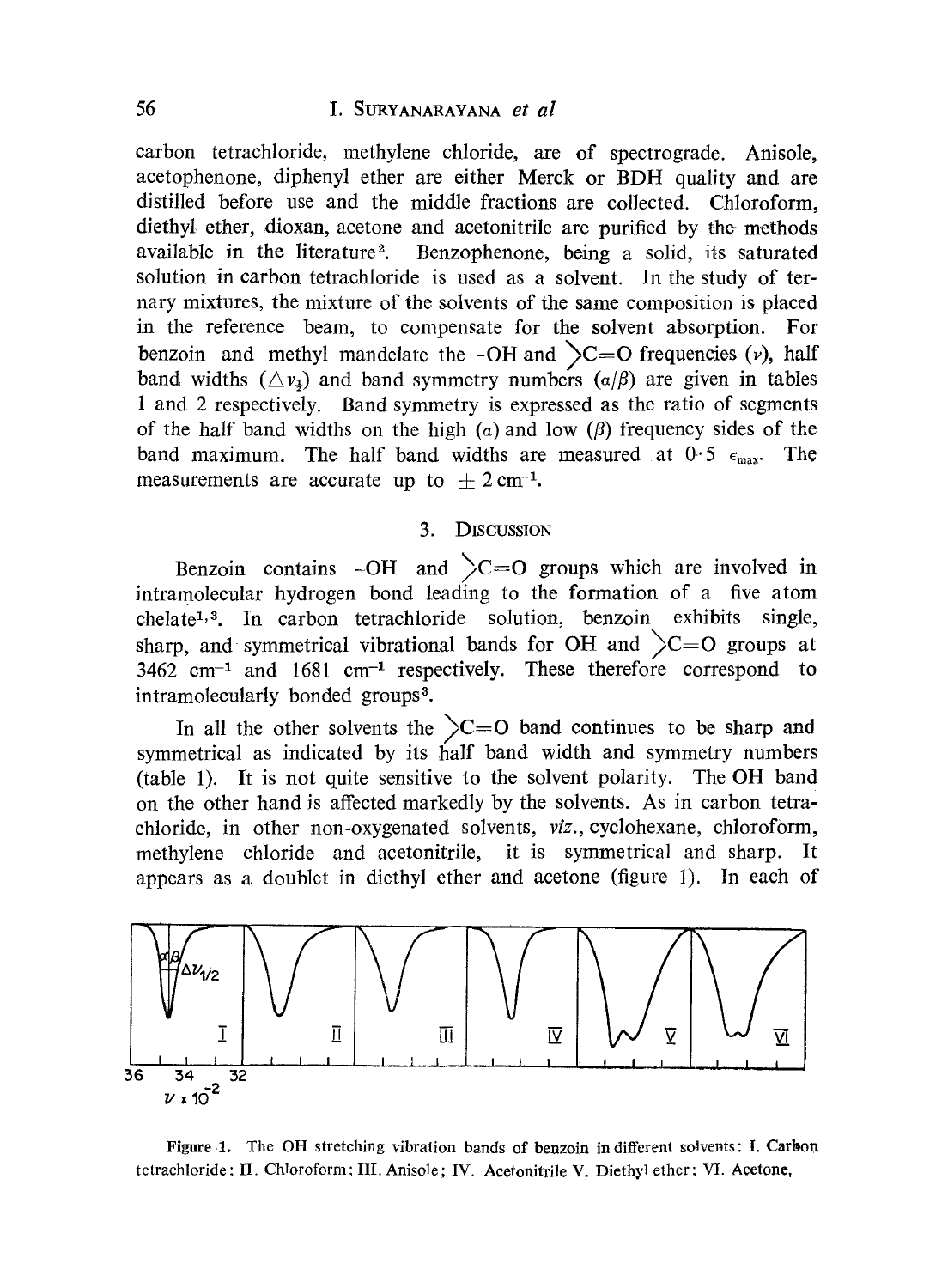| SI.<br>No. | Solvent                   | $v_{\text{OH}}$<br>$cm^{-1}$ | $\Delta v_{\rm i}$<br>$cm^{-1}$ | symmetry<br>number<br>$\alpha/\beta$ | $v > c = 0$<br>$cm^{-1}$ | $\triangle$ $v_3$<br>$cm^{-1}$ | symmetry<br>number<br>$\alpha/\beta$ |
|------------|---------------------------|------------------------------|---------------------------------|--------------------------------------|--------------------------|--------------------------------|--------------------------------------|
| Ŀ.         | Cyclohexane               | 3472                         | 40                              | $\mathbf{1}$                         | 1684                     | 10                             | 1                                    |
| 2.         | Carbon tetra-<br>chloride | 3462                         | 67                              | $\mathbf{1}$                         | 1681                     | 10                             | $\mathbf{1}$                         |
| 3.         | Chloroform                | 3458                         | 100                             | $\mathbf{1}$                         | 1680                     | 11                             | $\mathbf{1}$                         |
| 4.         | Methylene Chloride        | 3453                         | 90                              | $\mathbf{1}$                         | 1680                     | 11                             | $\mathbf{1}$                         |
| 5.         | Acetonitrile              | 3451                         | 110                             | $\mathbf{1}$                         | 1682                     | 11                             | 1                                    |
| 6.         | Anisole                   | 3460                         | 75                              | 0.87                                 | 1680                     | 11                             | 1                                    |
| 7.         | Diphenyl ether            | 3460                         | 75                              | 0.95                                 | 1680                     | 12                             | 1                                    |
| 8.         | Diethyl ether             | 3460<br>3404 (S)*            | 165                             | $\ddot{\phantom{1}}$                 | 1680                     | 15                             | 1                                    |
| 9.         | Dioxan                    | 3404                         | 145                             | $1\cdot3$                            | 1680                     | 16                             | 1                                    |
| 10.        | Acetone                   | 3455<br>3402 $(S)^*$         | 145                             | $\ddot{\phantom{1}}$                 | . .                      | . .                            | . .                                  |
| 11.        | Acetophenone              | 3458                         | 117                             | 0.6                                  | . .                      | ٠.                             | . .                                  |
| 12.        | Benzophenone              | 3460                         | 78                              | 0.91                                 | . .                      | . .                            | . .                                  |
|            | $*S =$ Shoulder.          |                              |                                 |                                      |                          |                                |                                      |

|  | <b>Table 1.</b> Infrared data of benzoin |  |  |
|--|------------------------------------------|--|--|
|  |                                          |  |  |

the solvents, *viz.,* anisole, diphenyl ether, dioxan, acetophenone and benzophenone only one OH band is observed. It is unsymmetrical as indicated by the symmetry number.

The observed changes in the OH band of benzoin may be explained in terms of interaction between solvent molecules and the OH of the chelate. When the chelate is placed in a solvent, the molecules of the latter begin to interact with the OH of the former. Thus the hydrogen of the OH group is under a competitive pull of the solvent molecules on the one hand and existing pull of the carbonyl oxygen on the other. However, when the pull of the solvent molecules becomes stronger than the strength of intramolecular hydrogen bond, the latter cleaves and the intermolecular hydrogen bond is formed between OH and the solvent as shown in speeies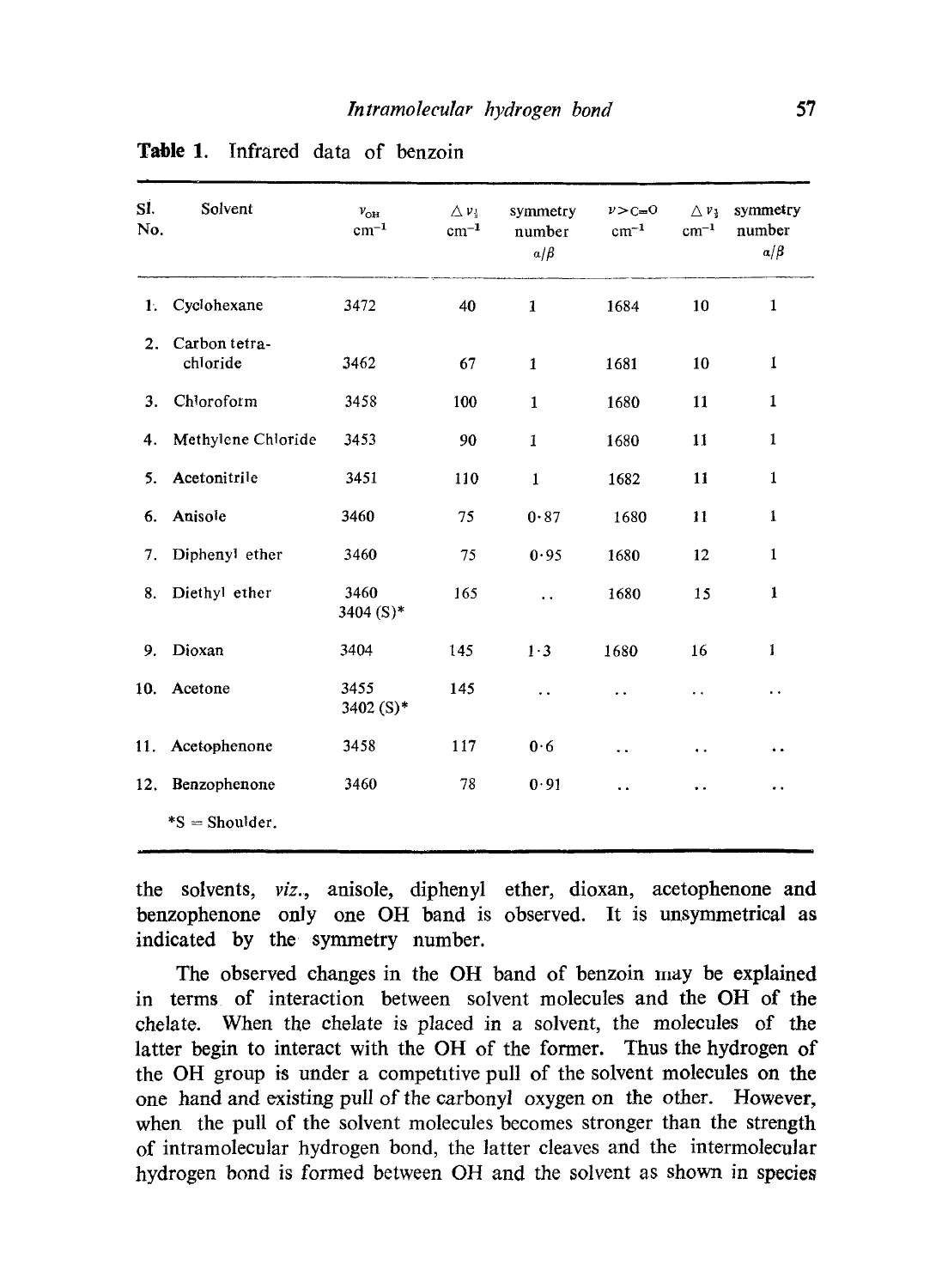## 58 I. SURYANARAYANA *et al*

III (Chart I). If the puU of the solvent is weaker than the strength of intramolecular hydrogen bond of the chelate the latter exists as species I. In cases where the solvent interaction is not so strong as to break the intramolecular hydrogen bond, but could tagg on to the OH of the benzoin by electrostatic attraction, species II of chart I may arise. In this situation, hydrogen of OH experiences simultaneous pull of the carbonyl oxygen and the solvent molecule. In a particular solvent depending upon its interacting ability there may exist species I alone, or species 11I alone, or I along with 1II or I along with 1I in varied proportions. As each of the species gives rise to characteristic OH bands, it would be possible to identify the type of species present in any solvent.

In diethyl ether and acetone, benzoin exhibits two OH bands one around  $3458$  cm<sup>-1</sup> and the other around  $3404$  cm<sup>-1</sup>. The high frequency bands in these solvents are closer to the one observed in carbon tetrachloride solution and should therefore correspond to intramolecularly bonded OH as in species I. The low frequency bands are closer to the frequency of OH of diphenyl carbinol in these solvents<sup>4</sup>. They may therefore correspond to intermolecularly bonded OH as in species III. This was confirmed by the study of spectra in mixed solvents (carbon tetrachloride: diethyl ether/acetone). In mixtures containing low proportion of ether, the low frequency band is observed as a mere shoulder. With increase in propor-



Cha<sup>,</sup> t 1. Interaction of solvent with the intramolecular hydrogen bonded OH of benzoin and methyl mandelate,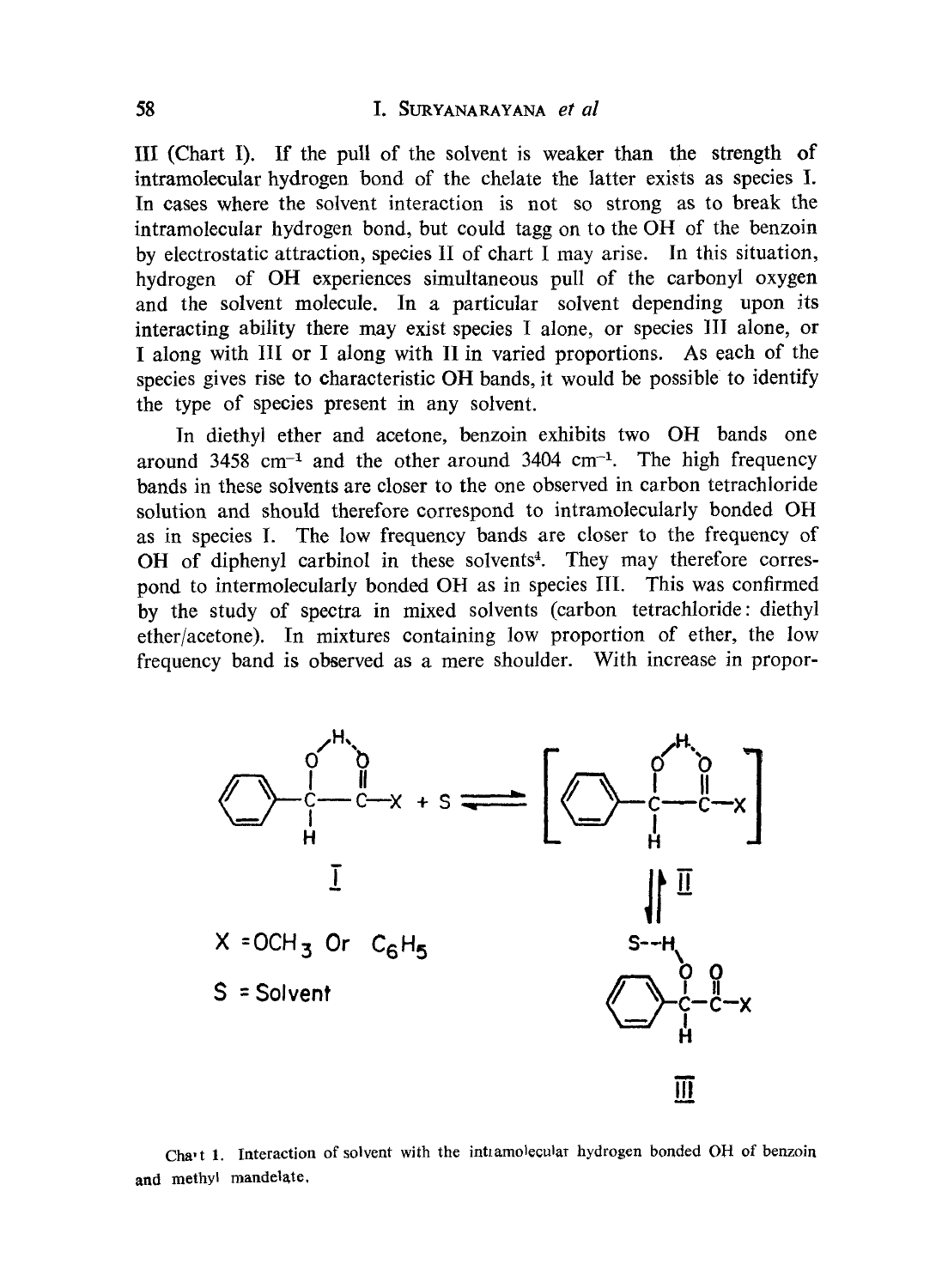

Figure 2. The OH stretching vibration bands of benzoin in solutions of different propoltions of carbon tetrachloride and diethyl ether: I. 0.3 ml of diethyl ether in 1 ml of  $CCl_4$ ; II.  $0.5$  ml of diethyl ether in 1 ml of CCl<sub>4</sub>; III.  $0.7$  ml of diethyl ether in 1 ml of CCl<sub>4</sub>; IV.  $0.9$  ml of diethyl ether in 1 ml of CCl<sub>4</sub>.

Figure 3. The OH stretching vibration bands of benzoin in solutions of different proportions of carbon tetrachloride and dioxan: I. 0.1 ml of dioxan in 1 ml of CCl<sub>4</sub>; II. 0.2 ml of dioxan in 1 ml of CCl<sub>4</sub>; III. 0.3 ml of dioxan in 1 ml of CCl<sub>4</sub>; IV. 1.0 ml of dioxan in 1 ml of CC14; V. Complete dioxan.

tion of diethyl ether the intensity of low frequency band increased (figure 2). The changes are quite analogous with acetone and carbon tetrachloride mixtures. Erom thiz it is clear that acetone and ether solutions contain both species I and III. As the intensities of the two bands are almost the same, it may be inferred that the two species are present approximately in equal proportion.

Usually the  $\sum$  = O frequency is expected to increase on the rupture of intramolecular hydrogen bond; strangely this is not observed. It may be due to a small difference in the frequency of  $\sum C = O$  bands of chelated and unchelated systems,  $viz.$ ,  $\sum C = O$  frequencies of benzoin and deoxybenzoin are  $1681$  and  $1685$  cm<sup>-1</sup> respectively. The expected small increase of 4 cm<sup>-1</sup> in  $\sum$  = O frequency on the rupture of chelation is probably offset by the lowering caused by the polar solvent. The  $\sum$  = O frequencies are generally lower in polar solvents than in non-polar solvents<sup>5</sup>.

In dioxan, benzoin is found to exhibit only one OH band, the frequency of which is the same as the low frequency band observed in diethyl ether. This band as in diethyl ether solution may be assigned to OH band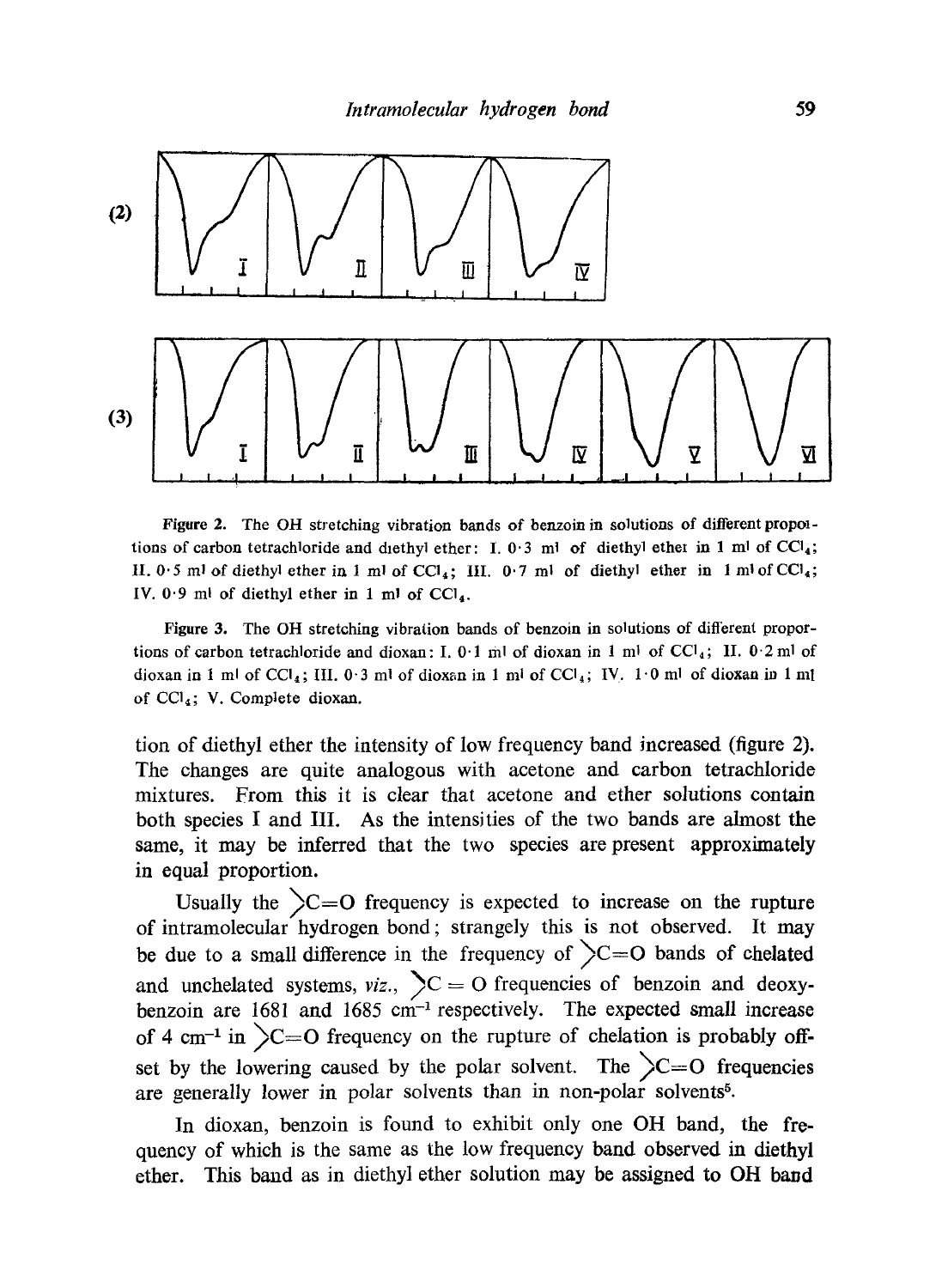| SI.<br>No.     | Solvent                   | $v_{\rm crit}$<br>$cm^{-1}$ | $\Delta v_k$<br>$cm^{-1}$ | symmetry<br>number<br>$a/\beta$ | $v > c \neq 0$<br>$cm^{-1}$ | $\triangle$ $v_{3}$<br>$cm^{-1}$ | symmetry<br>numbei<br>$\alpha/\beta$ |
|----------------|---------------------------|-----------------------------|---------------------------|---------------------------------|-----------------------------|----------------------------------|--------------------------------------|
| 1.             | Cyclohexane               | 3540                        | 27                        | 1                               | 1740                        | 11                               | 1                                    |
| 2.             | Carbon tetta-<br>chloride | 3540                        | 45                        | $\mathbf{1}$                    | 1740                        | 20                               | 1                                    |
| 3 <sub>1</sub> | Chloroform                | 3538                        | 65                        | $\mathbf{1}$                    | 1740                        | 22                               | 1                                    |
| 4.             | Methylene chloride        | 3530                        | 66                        | $\mathbf{1}$                    | 1740                        | 22                               | 1                                    |
| 5.             | Acetonitrile              | 3480                        | 130                       | $1 - 15$                        | 1745                        | 30                               | 1                                    |
| 6.             | Anisole                   | 3521                        | 115                       | 0.67                            | 1738                        | 22                               | 1                                    |
| 7.             | Diphenylether             | 3520                        | 66                        | $1 \cdot 0$                     | 1740                        | 25                               | 1                                    |
| 8.             | Diethyl ether             | $3535(S)^*$<br>340          | 143                       | $\ddot{\phantom{0}}$            | 1745                        | 30                               | 1                                    |
| 9.             | Dioxan                    | 3405                        | 145                       | 1.2                             | 1745                        | 25                               | 1                                    |
| 10.            | Acetone                   | 3470<br>3405                | 180                       | $\ddot{\phantom{0}}$            | . .                         | . .                              | $\bullet \rightarrow$                |
|                | 11. Acetophenone          | 3470<br>3405                | 190                       | 0.55                            | ٠.                          | . .                              | $\cdot$ :                            |
| 12.            | Benzophenone              | 3527                        | 99                        | 0.64                            | ٠.                          | . .                              | . .                                  |
|                | $\text{*S} =$ Shoulder    |                             |                           |                                 |                             |                                  |                                      |

Table 2. Infrared data of methyl mandelate

**of the species III.** The band is broad  $(\triangle \nu_1 = 145 \text{ cm}^{-1})$  and unsymmetrical  $(a/\beta = 1.3)$ . The asymmetry of the band may usually be due to overlap of two or more component bands each of which may be symmetrical<sup>6</sup>. **From the symmetry number which is greater than 1 it might be inferred that a low intense band might be hidden under the high frequency wing of the main band. This prediction is found to be true when the spectra are recorded in mixed solvents.** In a 1:1  $(v/v)$  mixture of carbon tetrachloride **and dioxan two bands are observed (figure 3). The high frequency band observed is similar to the one observed in carbon tetrachloride solution**  and the low frequency band appeared at 3404 cm<sup>-1</sup> as in the case of diethyl **ether. The relative intensities of the two bands are found to depend on the eomposition of the solvent mixture. With the increase in proportion of**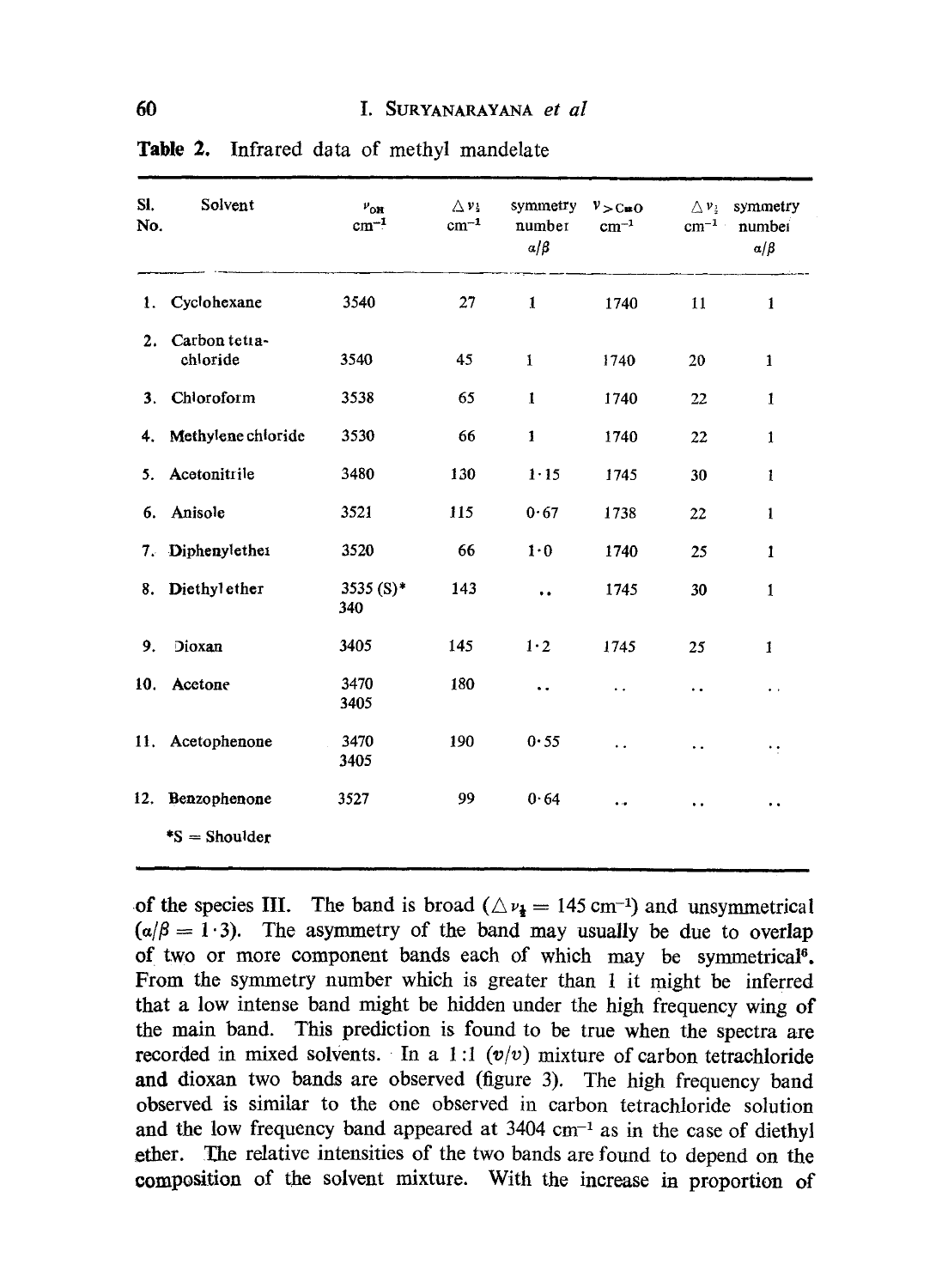dioxan, the intensity of high frequency band is found to decrease and that of the low frequency band increase. These findings clearly establish the presence of a high frequency band lying under the main band. Unlike in diethyl ether solution, the low frequency band in dioxan is far more intense than the high frequency band. This shows that dioxan solution contains relatively larger proportion of species III as compared to diethyl ether solution.

As in the case of dioxan, single OH band is observed in anisole, diphenyl ether, acetophenone and benzophenone. The frequencies of the observed bands are closer to the one in carbon tetrachloride and therefore correspond to species I. However, the bands are not symmetrical as indicated by their symmetry numbers. From the symmetry numbers which are less than 1 it may be presumed that some low intense bands might lie under the low frequency wing of the main band. These low frequency bands may arise due to the presence of species II, together with a small proportion of species III. The partial overlap of these low frequency bands with the main band might result in the asymmetry of the band.

The interaction of non-oxygenated solvents is too weak to break the chelation but it could bring about small shifts in OH frequency. When chelation is intact, the shifts in  $v_{OH}$  in different solvents should correspond to the dielectric constant of the solvent<sup>4</sup>. If this is true a linear relation should be obtained between  $\triangle v_{\text{OH}}$  and the dielectric constant of the solvent. In fact the plot of  $\triangle v_{\text{OH}} (v_{\text{OH cyclohexane}} - v_{\text{OH solvent}})$  *vs* dielectric constant of these solvents gave a straight line, (figure 4) the slope of which, however is very small indicating that the dielectric constant plays a very small role in altering the frequency of intramolecularly bonded OH.

Of the doublets in acetone and ether solutions, the high frequency bands which correspond to species I obey the linear relation, whereas the low frequency bands do not. This may be explained on the basis of solvent shifts of OH in species III on account of local association as well as dielectric constant.

From the above observations it is clear that the interacting abilities of different solvents with the chelate vary. The interaction of non-oxygenated solvents with the chelate is quite small and the chelate remained stable in these solvents. The interaction of diethyl ether, acetone and dioxan is strong enough to break chelation and forro species III, the proportion of which corresponds to the strength of interaction. Examination of the relative intensities of the bands due to species I and III in these solvents reveal that the interacting abilifies of these solvents fall in the order

 $Dioxan > aceton$ ether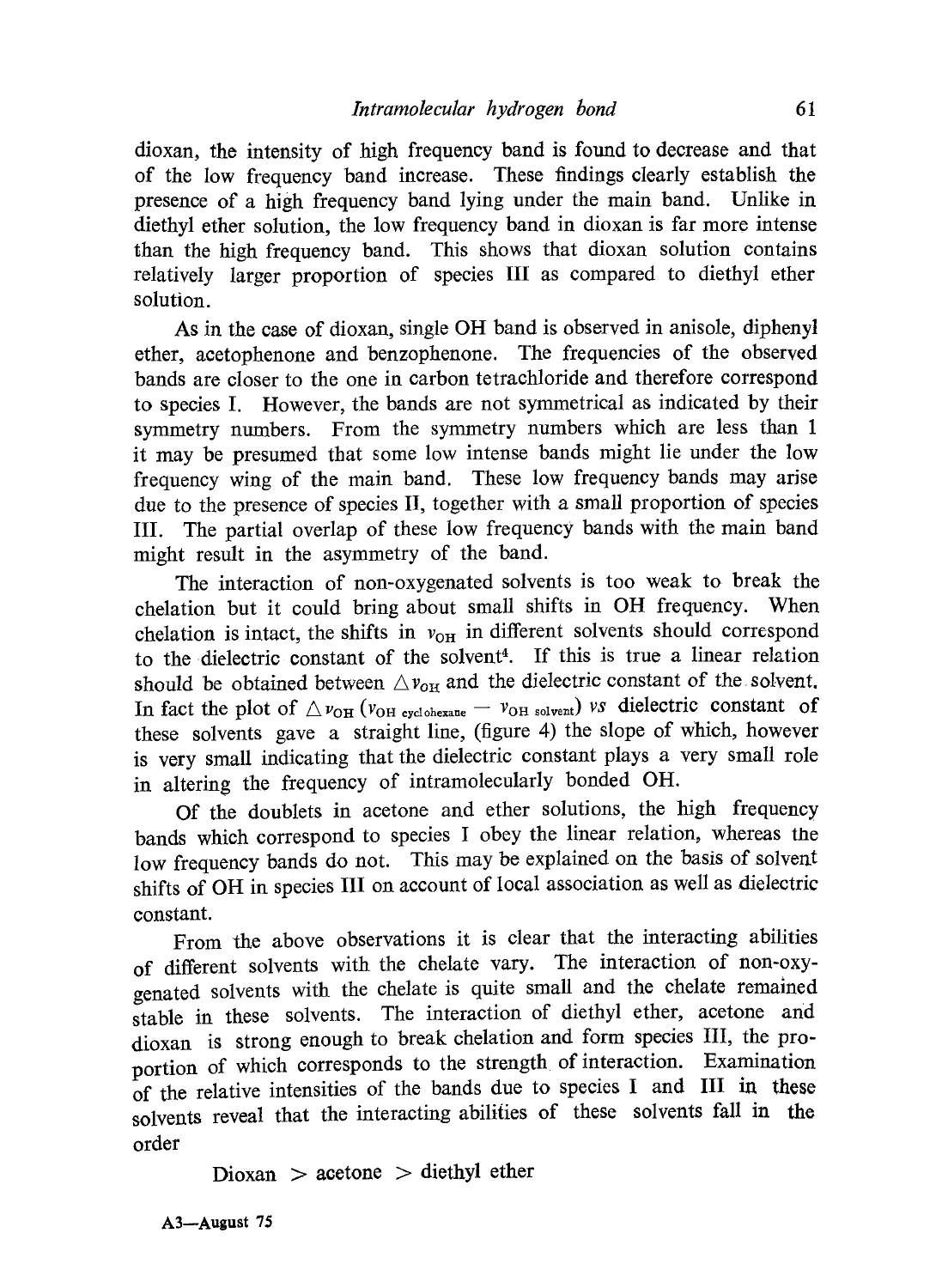

Figure 4. Plot of  $\Delta v_{\text{off}}$  benzoin and methyl mandelate vs dielectric constant of the solvent: (I) *Cyclohexane*; (II) *Carbon tetrachloride*; (III) *Chloroform*; (IV) Methylene chloride; (V) Methyl cyanide; (VI) Anisole; (VII) Diphenyl ether, (VIII) Diethyl ether; (IX) Dioxan; (X) Acetone; (XI) Acetophenone.

The interacting abilities of anisole, diphenyl ether and benzophenone are not so strong as those of dioxan, diethyl ether and acetone, but definitely stronger than that of non-oxygenated solvents as they could produce small amounts of species II and III. The magnitude of species II and III formed depends upon the strength of interaction. As the proportion of II and I[I determine the asymmetry of the band, the band symmetry numbers may therefore be used for assessing the relative interacting abilities. The smaller the symmetry number, the greater is the asymmetry of the band, and the greater is the proportion of species II and III. The symmetry numbers of the OH bands in the above solvents are in the order

```
diphenyl ether > benzophenone > anisole > acetophenone.
```
So the interacting abilities are in the reverse order, *viz.,* 

 $a$ cetophenone  $>$  anisole  $>$  benzophenone  $>$  diphenyl ether.

This is also the order of proton accepting ability, which in turn depends upon the ease with which the oxygen donates its lone pair of electrons<sup>7</sup>.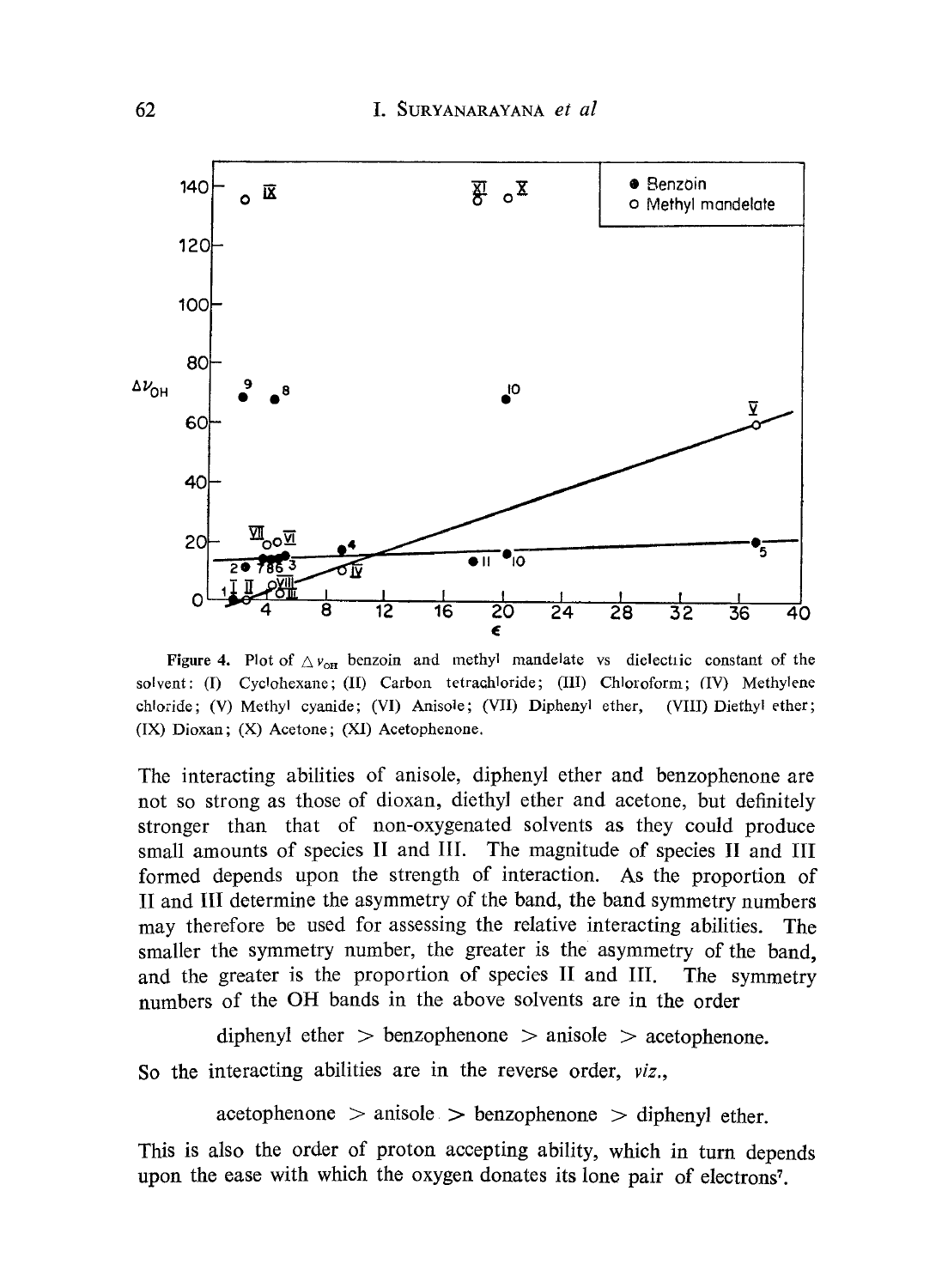The marked decrease in donor ability of the oxygen of anisole compared to diethyl ether is due to the mesomeric interaction of lone pair (s) of electrons of oxygen with the phenyl ring. The donor ability of diphenyl ether is further lowered because of the lone pair(s) of electrons interacting with the additional phenyl ring.

Compared to acetophenone, benzophenone has a lower  $\geq C=O$  frequency which indicates greater single bond character of carbonyl group. Therefore, it is expected to have greater electron donor ability, but in these observations, the reverse trend is noticed. It is possible to explain the low interacting ability of benzophenone on the basis of steric effects.

As in the case of benzoin, the solvent effects on methyl mandelate have been studied. The OH and  $\geq C=O$  groups of methyl mandelate are involved in intramolecular hydrogen bond leading to five atom chelate<sup>1,8</sup> as in benzoin. The trends in solvent shifts of  $v_{\text{OH}}$  and  $v_{\text{O}} = 0$  of methyl mandelate are strikingly similar to those observed in benzoin with the exception of a few differences, which are interesting and provide useful information. Shifts in  $v_{OH}$  caused by non-oxygenated solvents are considerably larger than those observed in benzoin. This is evident from the larger slope of the straight line obtained for the plot of  $\triangle v_{\text{OH}}$  *vs* dielectric constant of the solvent. This may be due to weak intramolecular hydrogen bond in methyl mandelate.

In diethyl ether and acetone solutions, the intensities of low and high frequency bands of methyl mandelate are not equal as was found in the case of benzoin. The high frequency band appeared only as a shoulder. This implies that diethyl ether and acetone solutions of methyl mandelate contain relatively larger proportion of intermolecular hydrogen bonded species (III) than in benzoin. This points out that chelation in methyl mandelate is weak and more readily cleaved by diethyl ether and acetone than in the case of benzoin. Weaker chelation in methyl mandelate is also evident from the high  $v_{OH}$  of methyl mandelate (3540 cm<sup>-1</sup>) compared to that of benzoin (3462 cm<sup>-1</sup>). Weaker chelation in methyl mandelate is expected as the oxygen of the ester carbonyl is involved and is evident from these observations. The solvent effects on both benzoin and methyl mandelate reveal that the general nature of the solvent effect is the same, but the extent to which the intramolecular hydrogen bond is cleaved, varied with the same solvent.

#### ACKNOWLEDGEMENT

One of us (I.S.) is thankful to CSIR, New Delhi, for the award of Junior Research Fellowship.